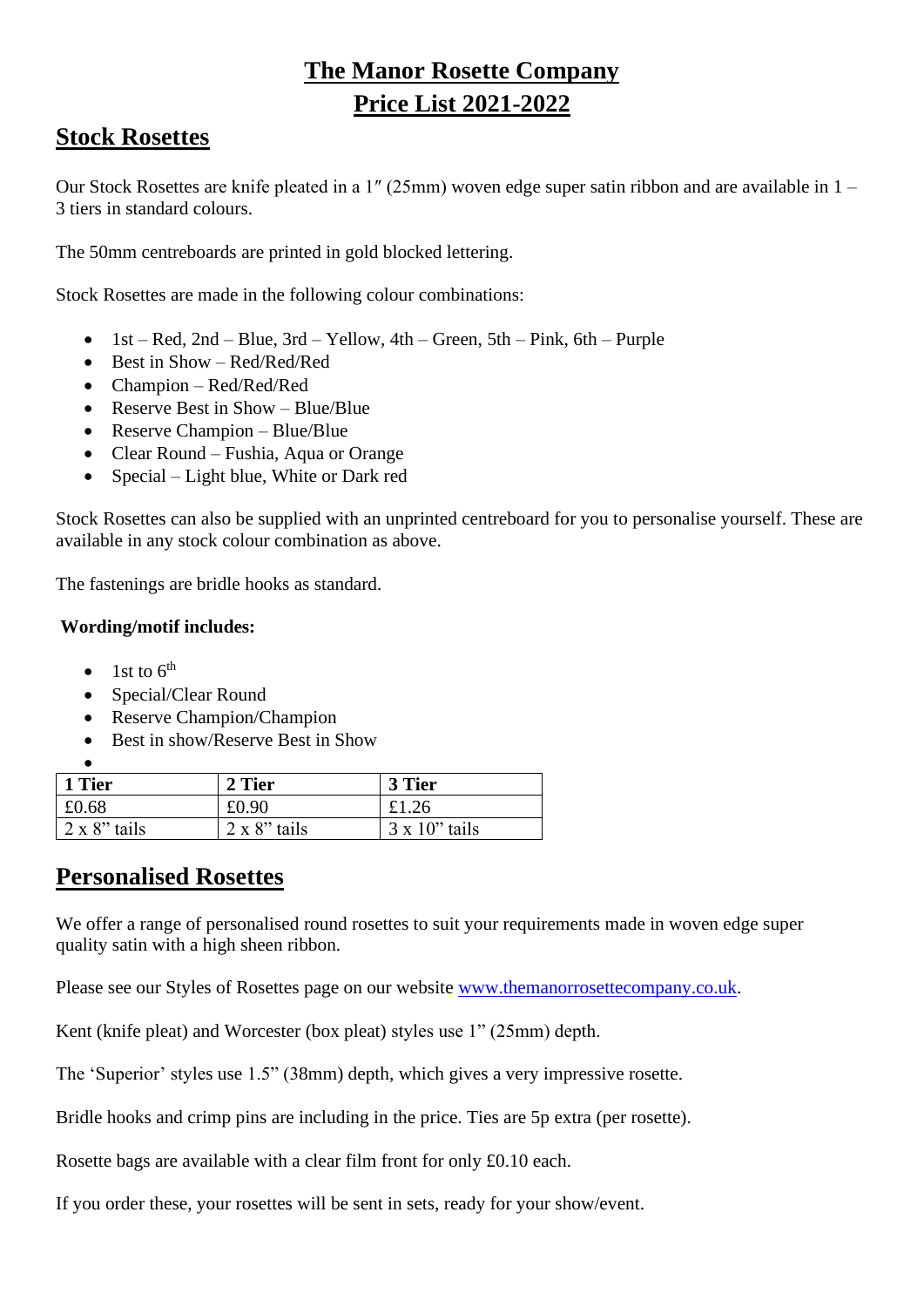| Quantity      | Kent  | Kent            | Worcester | Worcester                                |
|---------------|-------|-----------------|-----------|------------------------------------------|
|               |       | <b>Superior</b> |           | <b>Superior</b>                          |
| 1 Tier        |       |                 |           |                                          |
| 1-99          | £0.76 | £1.00           | £0.98     | £1.21                                    |
| 100-299       | £0.74 | £0.98           | £0.96     | £1.19                                    |
| 300 plus      | £0.72 | £0.96           | £0.94     | £1.17                                    |
| 2 Tier        |       |                 |           |                                          |
| 1-99          | £1.07 | £1.51           | £1.21     | £1.66                                    |
| 100-299       | £1.05 | £1.49           | £1.19     | £1.64                                    |
| 300 plus      | £1.03 | £1.47           | £1.17     | £1.62                                    |
| <b>3 Tier</b> |       |                 |           |                                          |
| 1-99          | £1.52 | £2.01           | £1.65     | £2.22                                    |
| 100-299       | £1.50 | £1.99           | £1.63     | £2.20                                    |
| 300 plus      | £1.48 | £1.97           | £1.61     | $\overline{\textcolor{red}{\mathbf{£}}}$ |
| 4 Tier        |       |                 |           |                                          |
| 1-99          | £1.99 | £3.24           | £3.00     | £3.72                                    |
| $100 - 299$   | £1.97 | £3.22           | £2.98     | £3.70                                    |
| 300 plus      | £1.95 | £3.20           | £2.96     | £3.68                                    |
| 5 Tier        |       |                 |           |                                          |
| 1-99          | £2.60 | £3.80           | £3.62     | £4.96                                    |
| 100-299       | £2.58 | £3.78           | £3.60     | £4.94                                    |
| 300 plus      | £2.56 | £3.76           | £3.58     | £4.92                                    |

#### **Tail printing**

We can print a wide variety of fonts in gold. Please add £1.00 set up charge, plus £0.25 per tail printed and £0.20 per change of wording after the initial setup.

#### **Extra tail length**

Longer tails are available in 1" increments per tail.

For 25mm £ 0.03 per inch per tail.

For 38mm £0.04 per inch per tail.

#### **Sashes**

The set up charge per order of sashes is £6.00.

3ft for child, dog, sheep £6.40 plain colour, £11.10 with 2 lines printed and 2 colours or £15.80 with 3 lines printed and 3 colours of ribbon stitched together.

5ft for pony/horse or rider £8.30 plain colour, £13.25 with 2 lines printed and 2 colours or £18.20 with 3 lines printed and 3 colours of ribbon stitched together.

#### **Extra costs for personalised orders**

Personalised wording on the centerboard set up charge is £1.00 per order and £0.60 per change of word. No charge for changing the motif in the middle.

If you order 20 or fewer rosettes our small order charge of £2.50 will apply to your order.